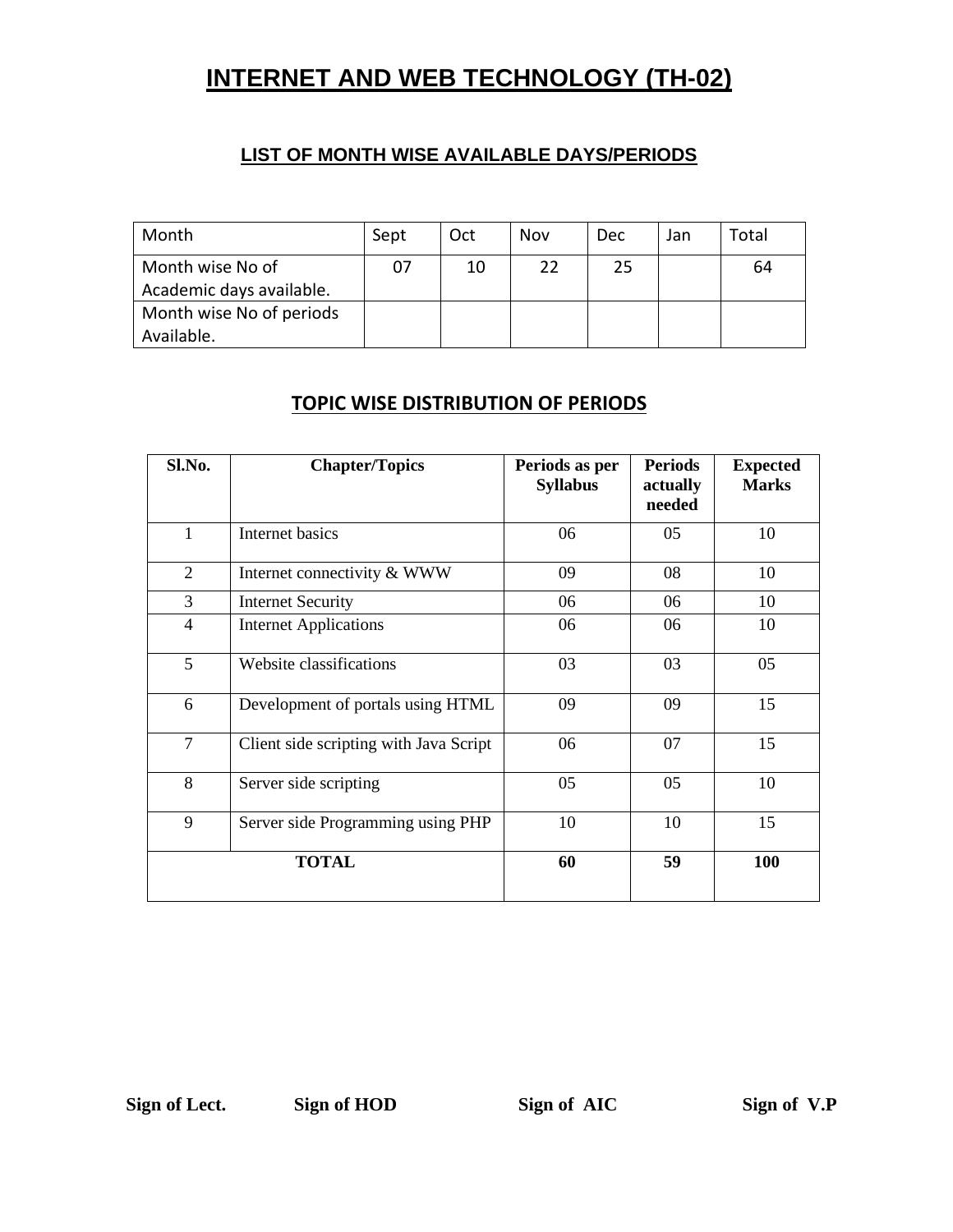#### **INTERNET BASICS**

| <b>Article</b><br>No. | <b>Name Of The Article</b>                            | <b>Required</b><br><b>Periods</b> | Lect. Sign<br><b>With Date</b> | <b>Authenticity</b><br>duly Verified<br>by H.O.D | <b>Remarks</b><br>by V.P |
|-----------------------|-------------------------------------------------------|-----------------------------------|--------------------------------|--------------------------------------------------|--------------------------|
| 1.1                   | Computer network                                      | 01                                |                                |                                                  |                          |
|                       |                                                       |                                   |                                |                                                  |                          |
| 1.2                   | Concept of Internet, Intranet,                        |                                   |                                |                                                  |                          |
|                       | Modem                                                 | 01                                |                                |                                                  |                          |
| 1.3                   | IP Address, Internet Domains                          | 01                                |                                |                                                  |                          |
|                       | <b>CIDR Notation, ISP</b>                             | 01                                |                                |                                                  |                          |
|                       | TCP/IP                                                | 01                                |                                |                                                  |                          |
|                       | <b>TOTAL</b>                                          | 05                                |                                |                                                  |                          |
|                       | Short question answer and long<br>question discussion |                                   |                                |                                                  |                          |
|                       |                                                       |                                   |                                |                                                  |                          |
|                       |                                                       |                                   |                                |                                                  |                          |
|                       |                                                       |                                   |                                |                                                  |                          |
|                       |                                                       |                                   |                                |                                                  |                          |

#### **CHAPTER-2**

#### **INTERNET CONNECTIVITY & WWW**

| <b>Article</b><br>No. | <b>Name Of The Article</b>                               | <b>Required</b><br><b>Periods</b> | Lect. Sign<br><b>With Date</b> | <b>Authenticity</b><br>duly Verified<br>by H.O.D | <b>Remarks</b><br>by V.P |
|-----------------------|----------------------------------------------------------|-----------------------------------|--------------------------------|--------------------------------------------------|--------------------------|
| 2.1                   | Introduction to connectivity                             | 01                                | 26/08/2020                     |                                                  |                          |
| $2.2^{\circ}$         | Medium & methords of connectivity<br>ISDN, VSAT, RF Link | 01                                |                                |                                                  |                          |
| 2.3                   | Working of Internet                                      | 01                                |                                |                                                  |                          |
| 2.4                   | Introduction to WWW, Application<br>level Protocol       | 01                                |                                |                                                  |                          |
| $2.5^{\circ}$         | Web browser, URL                                         | 01                                |                                |                                                  |                          |
|                       | Hyper text, Hyper links, Hypermedia                      | 01                                |                                |                                                  |                          |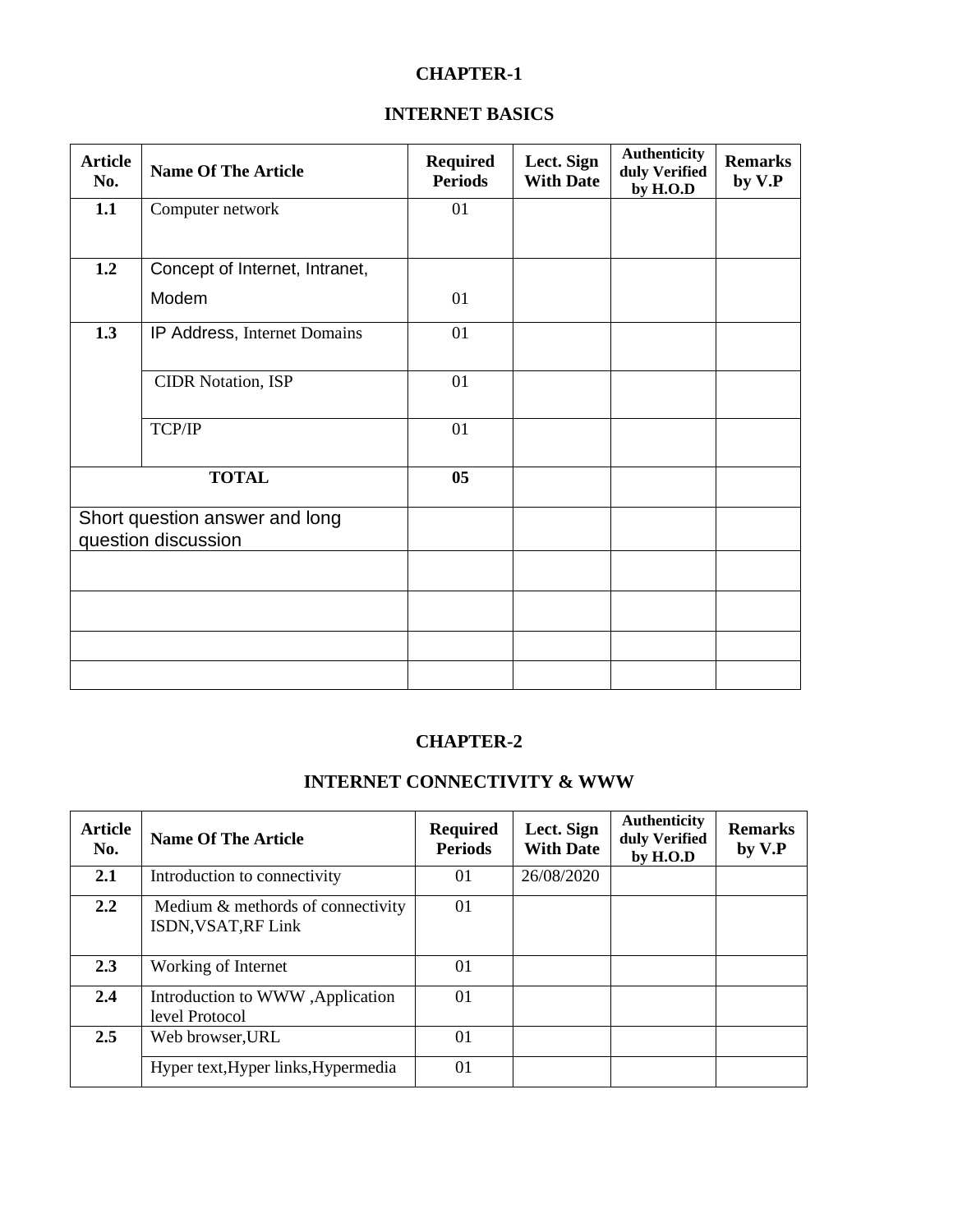| 2.6 | Search Engine, Proxy Sever                            | 01 |  |  |
|-----|-------------------------------------------------------|----|--|--|
|     | CGI, URI, Dreamweaver                                 | 01 |  |  |
|     | <b>TOTAL</b>                                          | 08 |  |  |
|     | Short question answer and long question<br>discussion |    |  |  |
|     |                                                       |    |  |  |
|     |                                                       |    |  |  |
|     |                                                       |    |  |  |
|     |                                                       |    |  |  |

### **INTERNET SECURITY**

| <b>Article</b><br>No. | <b>Name Of The Article</b>         | <b>Required</b><br><b>Periods</b> | Lect. Sign<br><b>With Date</b> | <b>Authenticity</b><br>duly Verified<br>by H.O.D | <b>Remarks</b><br>by V.P |
|-----------------------|------------------------------------|-----------------------------------|--------------------------------|--------------------------------------------------|--------------------------|
| 3.1                   | Introduction to security           | 01                                |                                |                                                  |                          |
| 3.2                   | Types of security                  | 01                                |                                |                                                  |                          |
|                       | authentication & authorization     | 01                                |                                |                                                  |                          |
| 3.3                   | <b>Firewalls</b>                   | 01                                |                                |                                                  |                          |
|                       | <b>Encryption &amp; Decryption</b> | 01                                |                                |                                                  |                          |
|                       | <b>SSL</b>                         | 01                                |                                |                                                  |                          |
|                       | <b>TOTAL</b>                       | 06                                |                                |                                                  |                          |
|                       | Short question answer and          |                                   |                                |                                                  |                          |
|                       | long question discussion           |                                   |                                |                                                  |                          |
|                       |                                    |                                   |                                |                                                  |                          |
|                       |                                    |                                   |                                |                                                  |                          |
|                       |                                    |                                   |                                |                                                  |                          |
|                       |                                    |                                   |                                |                                                  |                          |
|                       |                                    |                                   |                                |                                                  |                          |
|                       |                                    |                                   |                                |                                                  |                          |
|                       |                                    |                                   |                                |                                                  |                          |
|                       |                                    |                                   |                                |                                                  |                          |
|                       |                                    |                                   |                                |                                                  |                          |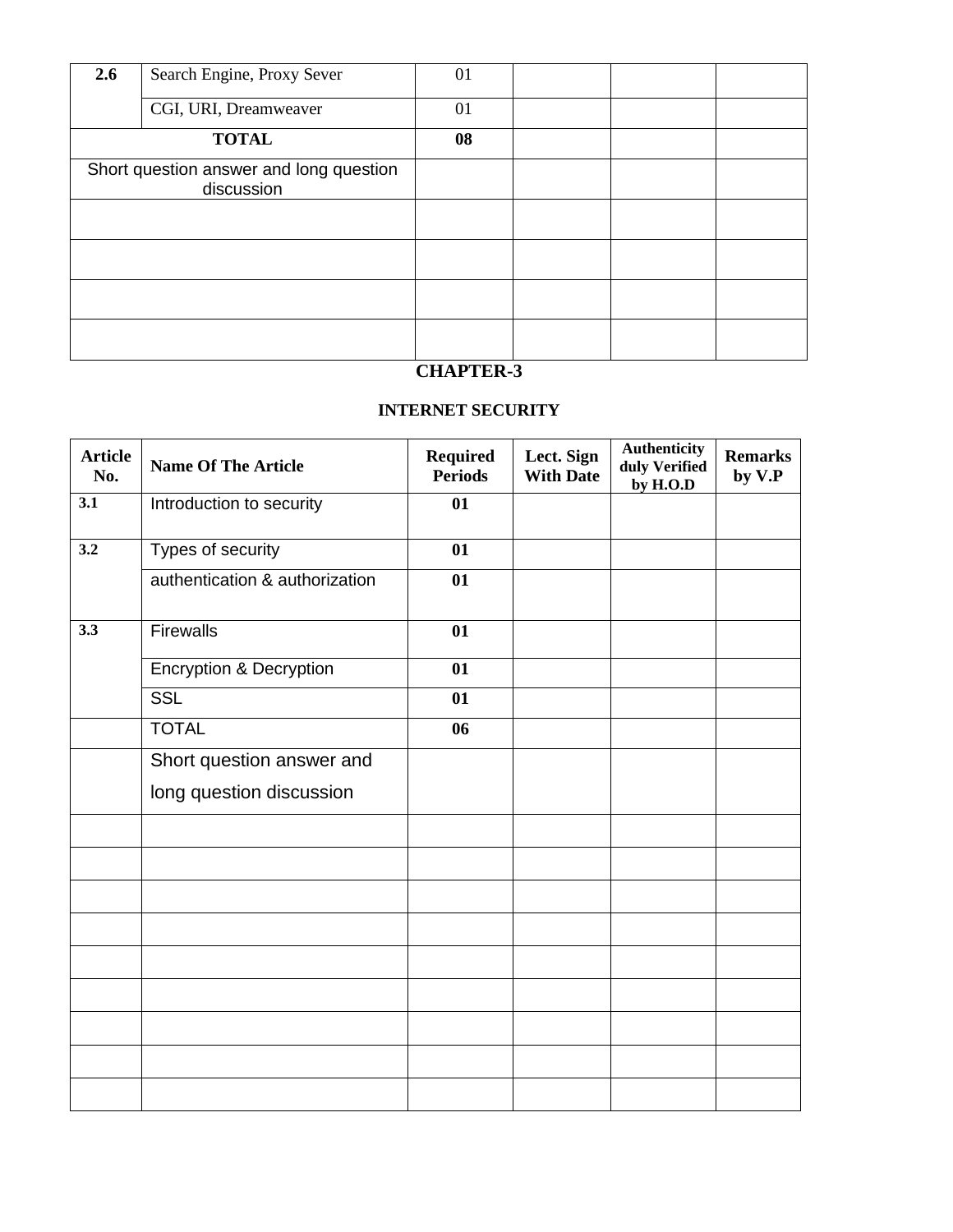## **INTERNET APPLICATIONS**

| <b>Article</b><br>No. | <b>Name Of The Article</b> | <b>Required</b><br><b>Periods</b> | Lect. Sign<br><b>With Date</b> | <b>Authenticity</b><br>duly Verified<br>by H.O.D | <b>Remarks</b><br>by V.P |
|-----------------------|----------------------------|-----------------------------------|--------------------------------|--------------------------------------------------|--------------------------|
| 4.1                   | E-Mail, E-Mail protocols.  | 01                                |                                |                                                  |                          |
| 4.2                   | <b>Telnet</b>              | 01                                |                                |                                                  |                          |
| 4.3                   | <b>FTP</b>                 | 01                                |                                |                                                  |                          |
| 4.4                   | Newsgroup                  |                                   |                                |                                                  |                          |
| 4.5                   | Chartroom                  | 01                                |                                |                                                  |                          |
| 4.6                   | Internet Relay Chat        |                                   |                                |                                                  |                          |
| 4.7                   | Video Conferencing         | 01                                |                                |                                                  |                          |
| 4.8                   | E-Commerce                 | 01                                |                                |                                                  |                          |
|                       | Total                      | 06                                |                                |                                                  |                          |
|                       | Short question answer and  |                                   |                                |                                                  |                          |
|                       | long question discussion   |                                   |                                |                                                  |                          |
|                       |                            |                                   |                                |                                                  |                          |
|                       |                            |                                   |                                |                                                  |                          |

## **CHAPTER-5**

#### **WEBSITE CLASSIFICATIONS**

| <b>Article</b><br>No. | <b>Name Of The Article</b>                            | <b>Required</b><br><b>Periods</b> | Lect. Sign<br><b>With Date</b> | <b>Authenticity</b><br>duly Verified<br>by H.O.D | <b>Remarks</b><br>by V.P |
|-----------------------|-------------------------------------------------------|-----------------------------------|--------------------------------|--------------------------------------------------|--------------------------|
| 5.1                   | <b>Static Websites</b>                                | 01                                |                                |                                                  |                          |
| 5.2                   | Dynamic websites                                      |                                   |                                |                                                  |                          |
| 5.3                   | Web portals                                           | 01                                |                                |                                                  |                          |
| 5.4                   | Social networking sites                               |                                   |                                |                                                  |                          |
| 5.5                   | RSS Feed, Blog, Netiquette                            | 01                                |                                |                                                  |                          |
|                       | <b>Total</b>                                          | 03                                |                                |                                                  |                          |
|                       | Short question answer and long<br>question discussion |                                   |                                |                                                  |                          |
|                       |                                                       |                                   |                                |                                                  |                          |
|                       |                                                       |                                   |                                |                                                  |                          |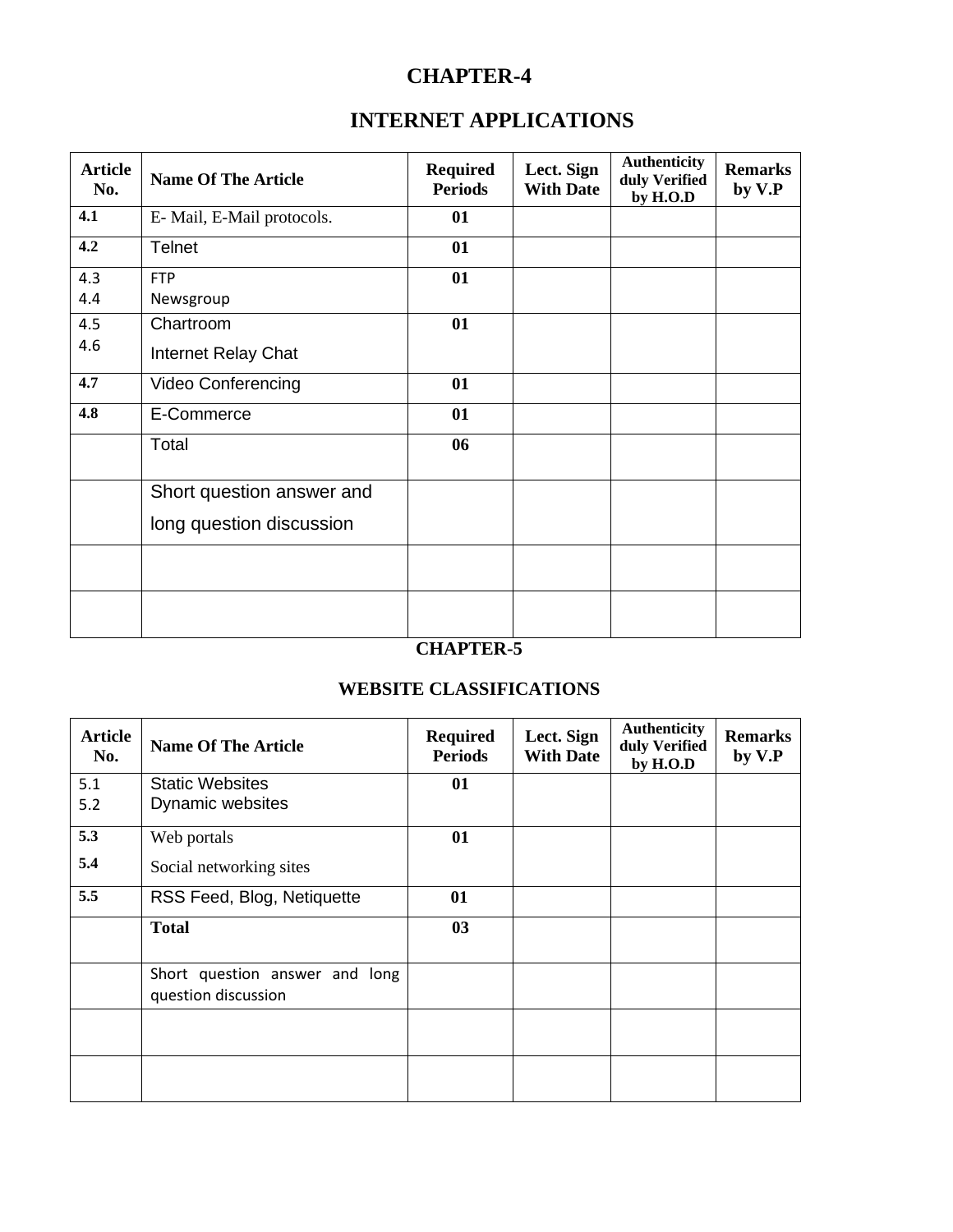## **DEVELOPMENT OF PORTALS USING HTML**

| <b>Article</b><br>No. | <b>Name Of The Article</b>                               | <b>Required</b><br><b>Periods</b> | Lect. Sign<br><b>With Date</b> | <b>Authenticity</b><br>duly Verified<br>by H.O.D | <b>Remarks</b><br>by V.P |
|-----------------------|----------------------------------------------------------|-----------------------------------|--------------------------------|--------------------------------------------------|--------------------------|
| 6.1                   | Design a web page, Good web design                       | 01                                |                                |                                                  |                          |
| 6.2                   | HTML Introduction                                        | 01                                |                                |                                                  |                          |
| 6.3                   | HTML Tags, Anchor tag,                                   | 01                                |                                |                                                  |                          |
|                       | table tag                                                | 01                                |                                |                                                  |                          |
| 6.4                   | <b>HTML</b> Frames                                       | 01                                |                                |                                                  |                          |
|                       | Forms                                                    | 01                                |                                |                                                  |                          |
| 6.5                   | Disadvantages of HTML                                    | 01                                |                                |                                                  |                          |
| 6.6                   | Separating style from structure<br>with style sheets     | 01                                |                                |                                                  |                          |
| 6.7                   | CSS Rules, Types of CSS                                  | 01                                |                                |                                                  |                          |
|                       | <b>TOTAL</b>                                             | 09                                |                                |                                                  |                          |
|                       | Short question answer and<br>long<br>question discussion |                                   |                                |                                                  |                          |
|                       |                                                          |                                   |                                |                                                  |                          |
|                       |                                                          |                                   |                                |                                                  |                          |

#### **CHAPTER-7**

## CLIENT-SIDE SCRIPTING WITH JAVA SCRIPT

| <b>Article</b><br>No. | <b>Name Of The Article</b>                                            | <b>Required</b><br><b>Periods</b> | Lect. Sign<br><b>With Date</b> | <b>Authenticity</b><br>duly Verified<br>by H.O.D | <b>Remarks</b><br>by V.P |
|-----------------------|-----------------------------------------------------------------------|-----------------------------------|--------------------------------|--------------------------------------------------|--------------------------|
| 7.1                   | Introduction to script, Client side<br>scripting, types of scripting  | 01                                |                                |                                                  |                          |
| 7.2                   | Variable in java script, build-in<br>function                         | 01                                |                                |                                                  |                          |
| 7.3                   | Arrays in JavaScript, conditional<br>statements, loops                | 01                                |                                |                                                  |                          |
| 7.4<br>7.5            | Document Object Model<br>Creating functions, objects in<br>javascript | 01                                |                                |                                                  |                          |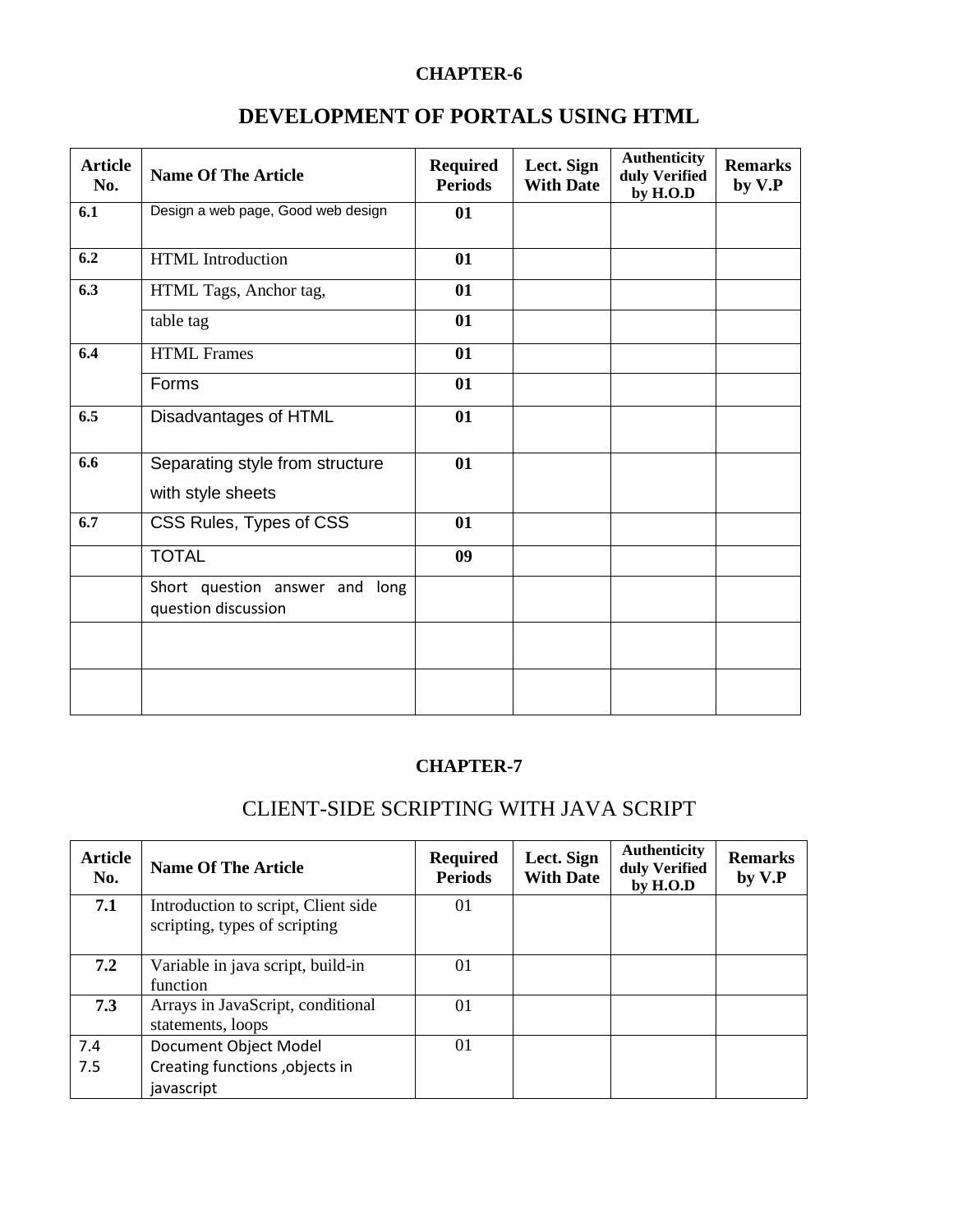| 7.6        | Event handling in java script                                  | 01 |  |  |
|------------|----------------------------------------------------------------|----|--|--|
| 7.7<br>7.8 | Embedding java script with HTML<br><b>Working with Cookies</b> | 01 |  |  |
| 7.9        | Connecting database using java<br>script in HTML Page          |    |  |  |
| 7.10       | Working with browser, validating<br>and submitting forms       | 01 |  |  |
|            | <b>TOTAL</b>                                                   | 07 |  |  |
|            | Short question answer and long<br>question discussion          |    |  |  |
|            |                                                                |    |  |  |
|            |                                                                |    |  |  |
|            |                                                                |    |  |  |
|            |                                                                |    |  |  |

# SERVER-SIDE SCRIPTING

| <b>Article</b><br>No. | <b>Name Of The Article</b>            | <b>Required</b><br><b>Periods</b> | Lect. Sign<br><b>With Date</b> | <b>Authenticity</b><br>duly Verified<br>by H.O.D | <b>Remarks</b><br>by V.P |
|-----------------------|---------------------------------------|-----------------------------------|--------------------------------|--------------------------------------------------|--------------------------|
| 8.1                   | Introduction to server-side scripting | 01                                |                                |                                                  |                          |
| 8.2                   | <b>Components of SSS</b>              | 01                                |                                |                                                  |                          |
| 8.3                   | Difference between CSS and SSS        | 01                                |                                |                                                  |                          |
| 8.4                   | Server-side scripting method          | 01                                |                                |                                                  |                          |
| 8.5                   | JavaScript on server                  |                                   |                                |                                                  |                          |
| 8.6                   | SQL                                   | 01                                |                                |                                                  |                          |
|                       | Total                                 | $05\,$                            |                                |                                                  |                          |
|                       | Short question answer and             |                                   |                                |                                                  |                          |
|                       | long question discussion              |                                   |                                |                                                  |                          |
|                       |                                       |                                   |                                |                                                  |                          |
|                       |                                       |                                   |                                |                                                  |                          |
|                       |                                       |                                   |                                |                                                  |                          |
|                       |                                       |                                   |                                |                                                  |                          |